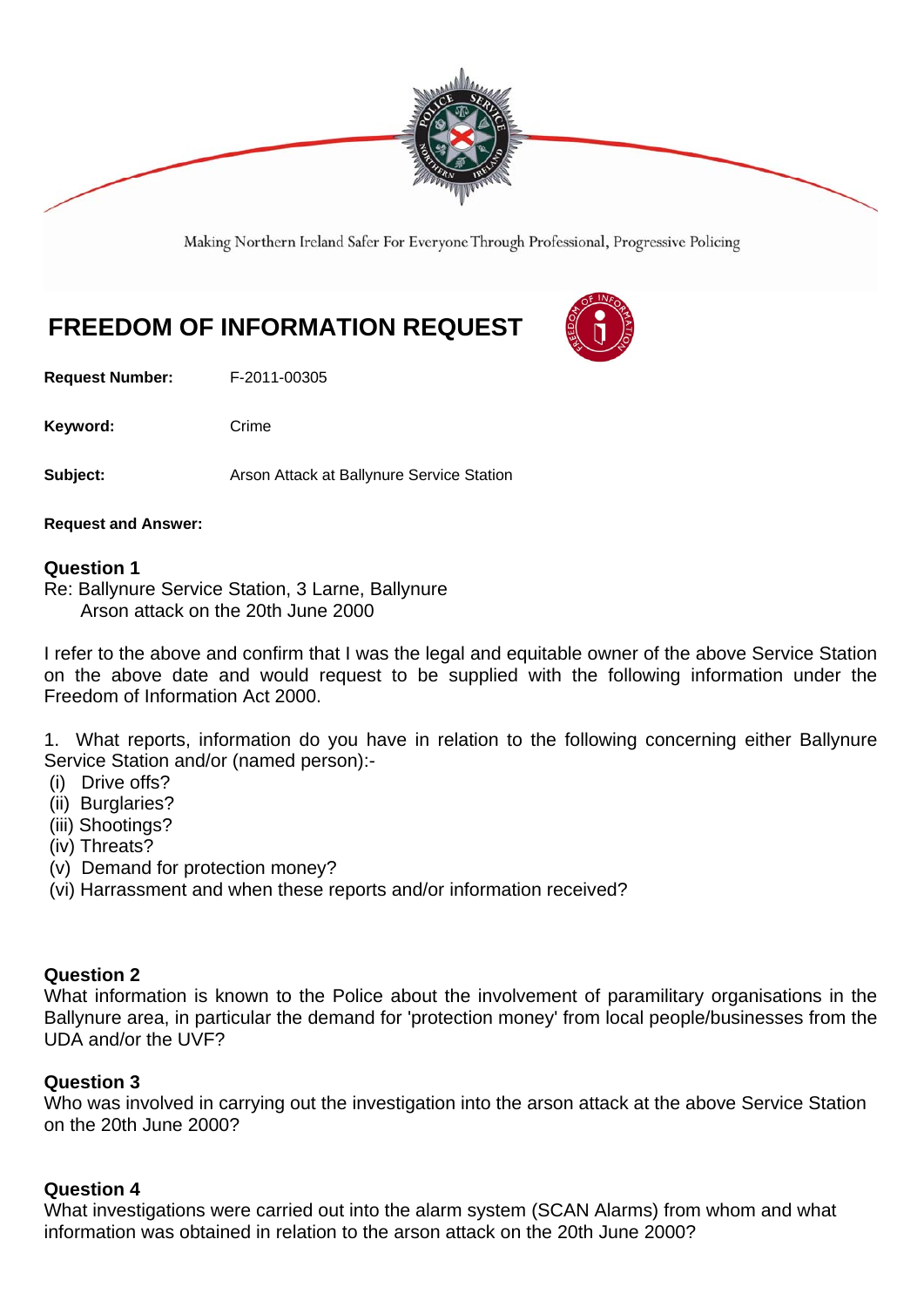# **Question 5**

Where any statements obtained from whom when and in relation to what matters relating to the original investigation of the arson attack on the 20th June 2000?

# **Question 6**

What conclusions were reached about the evidence received on the fire and on what basis was the decision made by the Chief Constable to decline to issue a certificate for the purpose of a claim for compensation under the Criminal Damage (Compensation) NI Order 1977?

#### **Question 7**

What were the findings in the report of the Fire Officer and what conclusions were reached about the cause of the fire?

#### **Question 8**

What investigation were carried out in respect of the availability of any CCTV footage:-

- (i) From whom?
- (ii) What information was obtained about the availability of the CCTV footage?
- (iii) What is recorded about requests for receipt of CCTV footage?

#### **Answer**

In accordance with the Act, this letter represents a Refusal Notice for this particular request. The Police Service of Northern Ireland can neither confirm nor deny that it holds the information you have requested.

Section 1 of the Freedom of Information Act 2000 (FOIA) places two duties on public authorities. Unless exemptions apply, the first duty at Section 1(1)(a) is to confirm or deny whether the information specified in the request is held. The second duty at Section 1(1)(b) is to disclose information that has been confirmed as being held.

Where exemptions are relied upon Section 17 of FOIA requires that we provide the applicant with a notice which

a) states that fact,

- b) specifies the exemption(s) in question and
- c) states (if that would not otherwise be apparent) why the exemption applies.

The Police Service of Northern Ireland (PSNI) can Neither Confirm Nor Deny that it holds the information relevant to your request as the duty in Section 1(1)(a) of the Freedom of Information Act 2000 does not apply by virtue of the following exemptions :

- Section 23 (5) Information Supplied by or Concerning Certain Security Bodies
- Section 24 (2) National Security
- Section 30 (3) Investigations and Proceedings Conducted by Public Authorities
- Section 31 (3) Law Enforcement
- Section 38 (2) Health and Safety
- Section 40 (5) Personal Information

Neither confirm nor deny is needed to protect any harm, which may arise if the Police Service of Northern Ireland has to confirm or deny it holds particular information. In some situations, simply to confirm or deny whether a particular category of information is held could in itself disclose sensitive or damaging information.

Section 23 is an Absolute Exemption and does not require a harm or public interest test. Compliance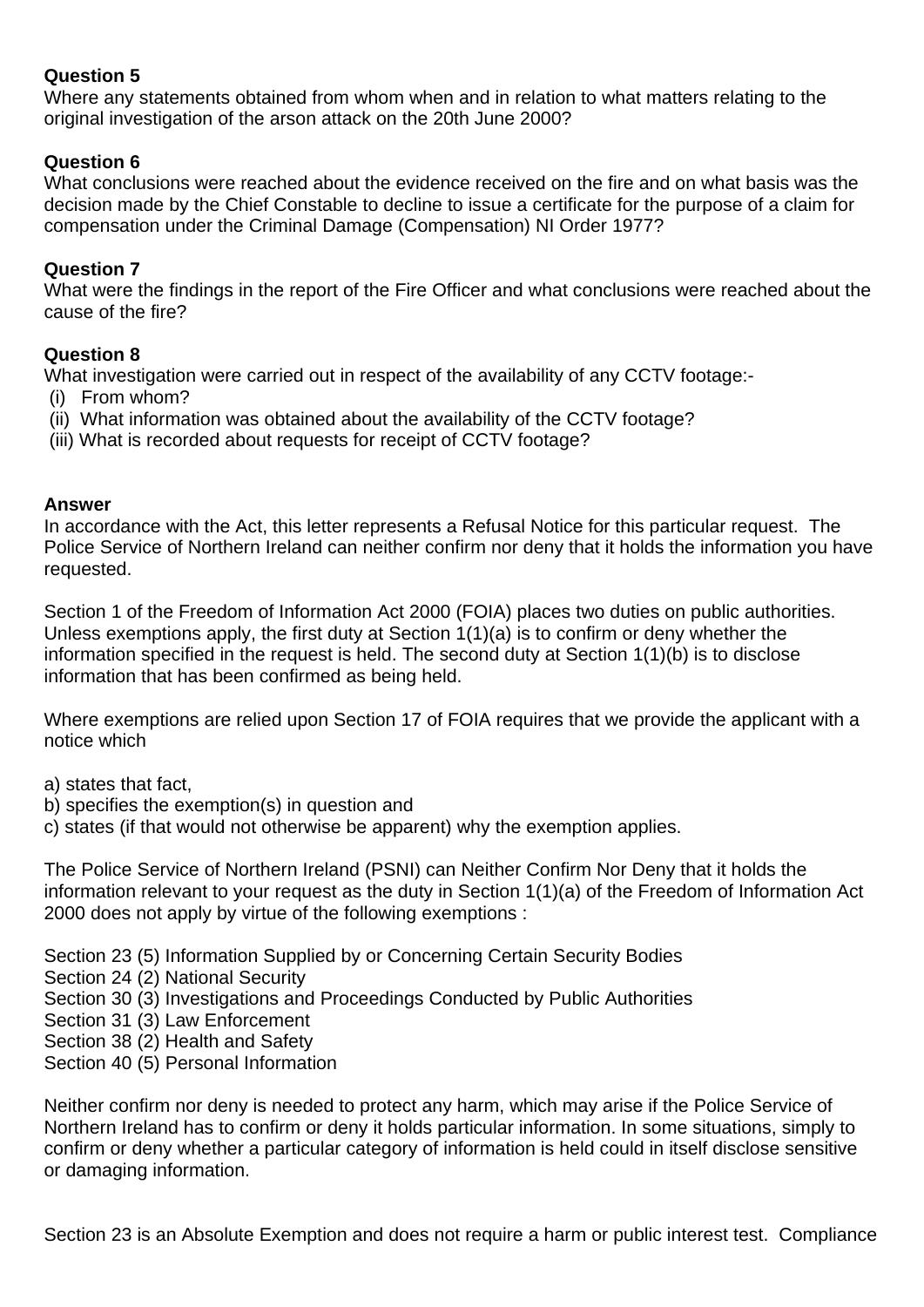with Section 1 would involve the disclosure of information which, if held, may have been supplied, directly or indirectly by security bodies.

Sections 24, 31 and 38 are prejudiced based, qualified exemptions and, as such, they are all subject to harm and public interest tests.

Section 30 is a classed-based, qualified exemption and is subject to a public interest test.

Although Section 40 is an Absolute and Class Based exemption, it is necessary to consider the public interest for the purposes of confirming or denying the existence of the requested information. This exemption applies because all releases under FOI are releases into the Public Domain. The requested information, if held would relate to any individuals concerned. Simply to confirm the existence of the requested information would amount to a release of that personal information into the public domain, and this would be a breach of the Data Protection Act.

#### **Harm Test Section 24**

To confirm or deny whether the PSNI hold such information would enable those engaged in criminal or terrorist activity to identify the focus of policing intelligence or activity.

# **Harm Test Section 31**

The confirmation or denial of the existence of the information requested would also reveal policing tactics regarding who was of interest to the police generally. This could be to the detriment of providing an efficient policing service and a failure in providing a duty of care to all members of the public.

# **Harm Test Section 38**

Disclosures under the Freedom of Information Act are disclosures to the world, not just to the individual making the request. To confirm that information relating to Ballynure Service Station is held, even if that information was exempted, or to confirm no information is held, would provide intelligence to criminals about the status of a police investigation. Such awareness would seriously undermine the PSNI's ability to protect the community and place individuals at risk.

#### **Public Interest Test**

# Factors favouring confirmation or denial for S24 –

The information simply relates to national security and disclosure would not actually harm it. The public are entitled to know how public funds are spent. Any confirmation or denial that the PSNI holds such information would allow the public to gauge the appropriate use of public funds in carrying out their national security investigations. In addition it would provide appropriate transparency and reassurance that investigations are effectively carried out subsequently researched in order to provide valuable intelligence/information.

# Factors against confirmation or denial for S24 –

Confirming or denying whether PSNI hold information of this nature would render Security measures less effective. This would lead to the compromise of ongoing or future operations to protect the security or infra-structure of the UK and increase the risk of harm to the public. Confirmation or denial in this particular case would present a high risk in that it would reveal whether PSNI held intelligence in relation to terrorist activity in the Ballynure area. Those responsible for crime would be able to act on the information released, thereby jeopardising security as they would be able to identify whether their actions have been detected and whether links have or have not been made with previous incidents. In some cases it is possible that such analyses may be assisted by intelligence supplied by one or more of the bodies listed at section 23(3) of the Act. Sections 23(5)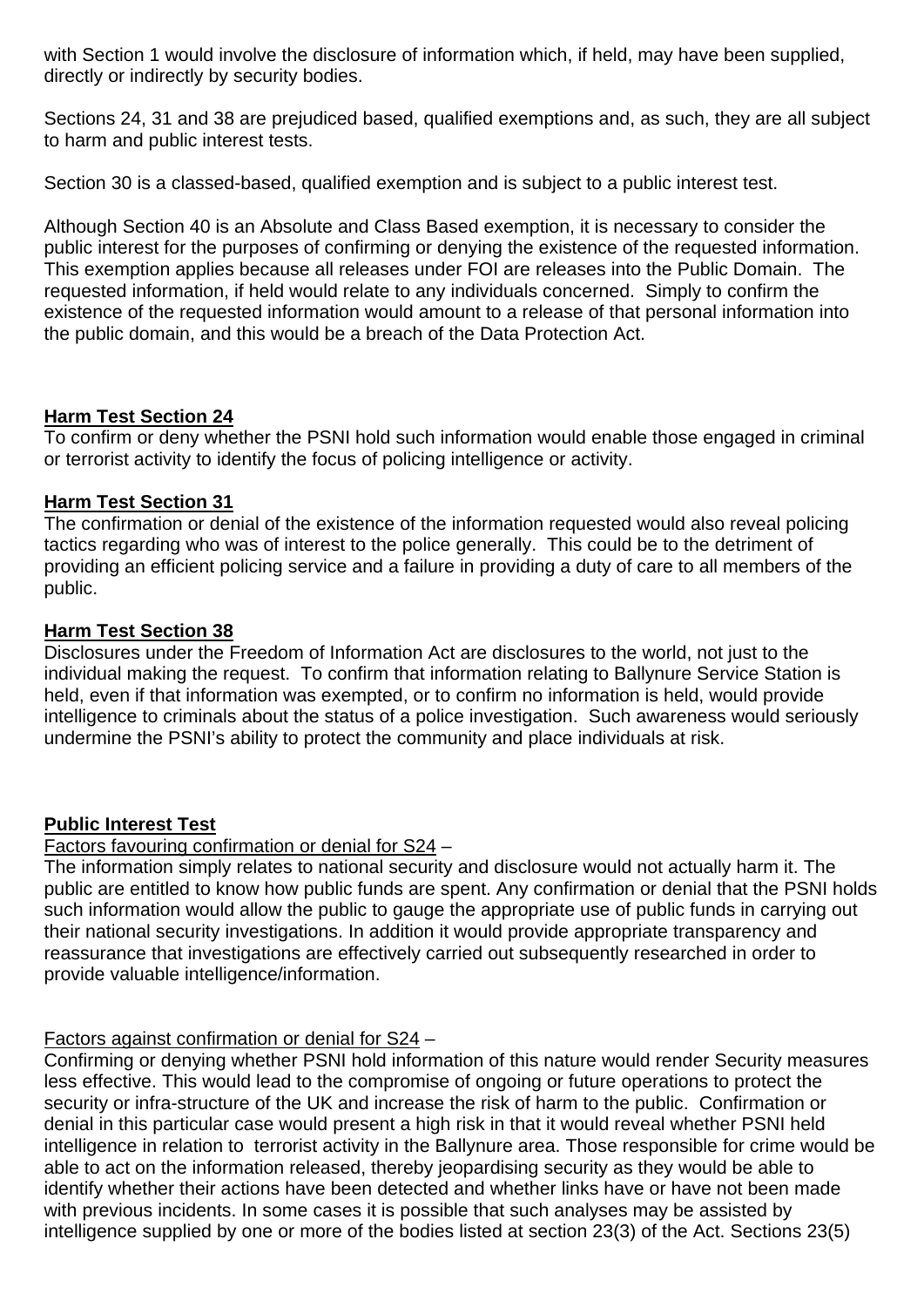and 24(2) are therefore cited in conjunction to protect the involvement or non-involvement of security bodies

# Factors favouring confirmation or denial for S30 –

The release of such information would provide an insight into the police service and enable the public to have better understanding of effectiveness of the police. The release of information could allow the public to make informed decisions about police procedures and the money spent in this business area. This would greatly assist in the quality and accuracy of public debate, which would otherwise likely be steeped in rumour and speculation.

# Factors against confirmation or denial for S30 –

Confirming or denying whether crime has been reported as having occurred at this premises, or whether specific individuals or groups are of interest would hinder the prevention or detection of crime. This would impact on police resources and more crime would be committed, placing individuals at risk.

# Factors favouring confirmation or denial for S31 –

By confirming or denying whether this information is held the public would see where public funds are being spent and would be able to take steps to protect themselves and their families. Better public awareness may reduce crime or lead to more information from the public.

# Factors against confirmation or denial for S31 –

By confirming or denying whether this information is held, law enforcement tactics would be compromised which would hinder the prevention and detection of crime. More crime would be committed and individuals would be placed at risk..

# Factors favouring confirmation or denial for S38 –

The public are entitled to know what areas of criminal activity the police service allocate public funds therefore by confirming or denying the provision of protection, would lead to better informed public awareness and debate. Confirmation or denial would assist communities to be more aware of the level of protection afforded to them.

#### Factors against confirmation or denial for S38 –

By confirming or denying whether this information is held, the risks to individuals are significant and evidenced and there would be a loss of confidence in the police service to protect the well-being of the community.

#### Factors Favouring Confirmation or Denial for Section 40

Confirmation or Denial of the existence of the requested information would enable the public to have a better knowledge of what information is recorded by PSNI and therefore a better understanding of the decision making process when it comes to the disclosure of personal details.

### Factors Against Confirming or Denying Section for 40

To confirm or deny that the requested information is held would amount to the processing of personal information in breach of the Data Protection Act and requests for such information should be made under that legislation.

#### **Decision**

Whilst there is a public interest in the transparency of the use of public funds and the accountability of the Service, there is also a strong public interest in maintaining confidence in the PSNI with regard to its handling of individual's personal data. The PSNI should not process such personal data in breach of the DPA in order to satisfy any request under FOI and the exemption under Section 40(5)(a) of the Freedom of Information Act exists for this purpose. Irrespective of whether